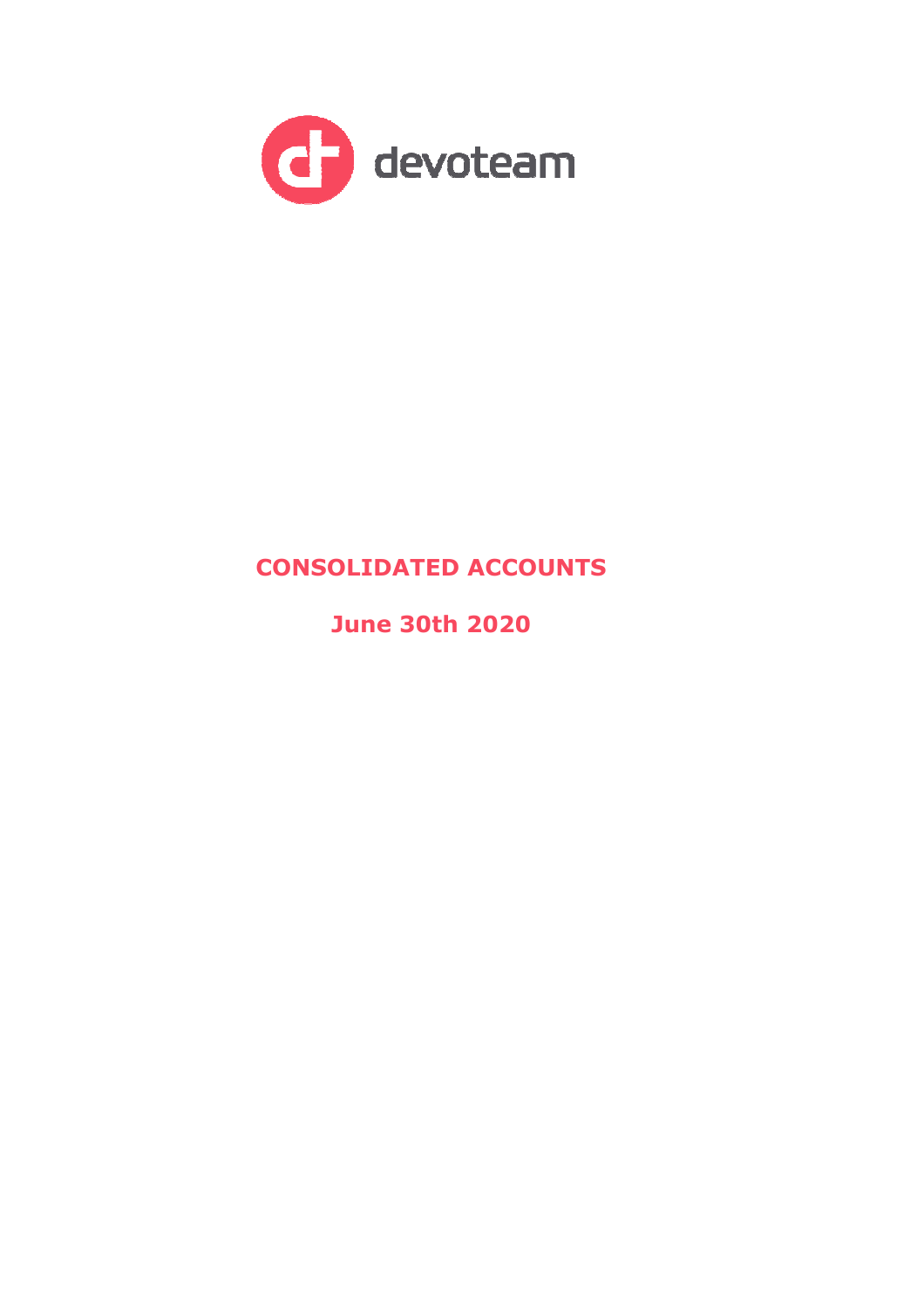## **CONSOLIDATED STATEMENT OF FINANCIAL POSITION**

| <b>ASSETS</b> (in thousands of euros) | 30 June 2020 | <b>31 December 2019</b> |
|---------------------------------------|--------------|-------------------------|
| Goodwill                              | 132 418      | 136 564                 |
| Other intangible assets               | 3 8 7 2      | 4 0 9 8                 |
| Tangible assets                       | 10 547       | 11 565                  |
| Lease right-of-use assets             | 45 553       | 44 733                  |
| Financial assets                      | 6 4 8 8      | 5 8 6 3                 |
| Investments in associates             | 5 0 7 6      | 4 9 7 5                 |
| Investments property                  | 228          | 457                     |
| Deferred tax assets                   | 6839         | 6863                    |
| Other non-current assets              | 103          | 183                     |
| <b>TOTAL NON-CURRENT ASSETS</b>       | 211 124      | 215 301                 |
| Trade receivables                     | 231 942      | 238 425                 |
| Other receivables                     | 54 101       | 40 994                  |
| Tax receivables                       | 5 5 9 4      | 5 7 8 4                 |
| Other current financial assets        | 2 2 4 7      | 2 3 8 9                 |
| Cash and cash equivalents             | 128 036      | 81 659                  |
| <b>TOTAL CURRENT ASSETS</b>           | 421919       | 369 251                 |
| <b>TOTAL ASSETS</b>                   | 633 043      | 584 552                 |

| <b>SHAREHOLDERS' FUNDS &amp; LIABILITIES (in thousands of euros)</b> | <b>30 June 2020</b> | 31 December 2019 |
|----------------------------------------------------------------------|---------------------|------------------|
| Share capital                                                        | 1 2 6 3             | 1 2 6 3          |
| Share premium                                                        | 1934                | 1934             |
| Consolidated reserves                                                | 194 317             | 154 983          |
| Treasury shares                                                      | (1263)              | (1263)           |
| <b>Translation reserves</b>                                          | (2961)              | (2154)           |
| Profit for the year                                                  | 16 362              | 41 571           |
| TOTAL EQUITY ATTRIB. TO EQUITY HOLDERS OF PARENT<br><b>COMPANY</b>   | 209 652             | 196 334          |
| Non-controlling interests                                            | 16 150              | 15 050           |
| <b>TOTAL EQUITY</b>                                                  | 225 802             | 211 385          |
| Loans and borrowings                                                 | 31 508              | 31 835           |
| Lease liabilities                                                    | 33 778              | 33 546           |
| Provisions                                                           | 1 0 6 0             | 1 0 5 8          |
| Pension liabilities                                                  | 4 604               | 4 4 4 2          |
| Deferred tax liabilities                                             | 1 1 4 9             | 1 2 7 5          |
| Other liabilities                                                    | 15 26 1             | 17 741           |
| <b>TOTAL NON-CURRENT LIABILITIES</b>                                 | 87 360              | 89 897           |
| Loans, borrowings and bank overdraft                                 | 4 1 7 6             | 1873             |
| Lease liabilities                                                    | 12 3 24             | 11 680           |
| Provisions                                                           | 6 4 0 9             | 7 241            |
| Trade payables                                                       | 68 4 62             | 57 318           |
| Tax and social security liabilities                                  | 141 324             | 128 201          |
| Income tax payable                                                   | 8 0 3 1             | 5 2 5 6          |
| Other liabilities                                                    | 79 156              | 71 701           |
| <b>TOTAL CURRENT LIABILITIES</b>                                     | 319882              | 283 270          |
| <b>TOTAL LIABILITIES</b>                                             | 407 242             | 373 168          |
| <b>TOTAL EOUITY &amp; LIABILITIES</b>                                | 633 043             | 584 552          |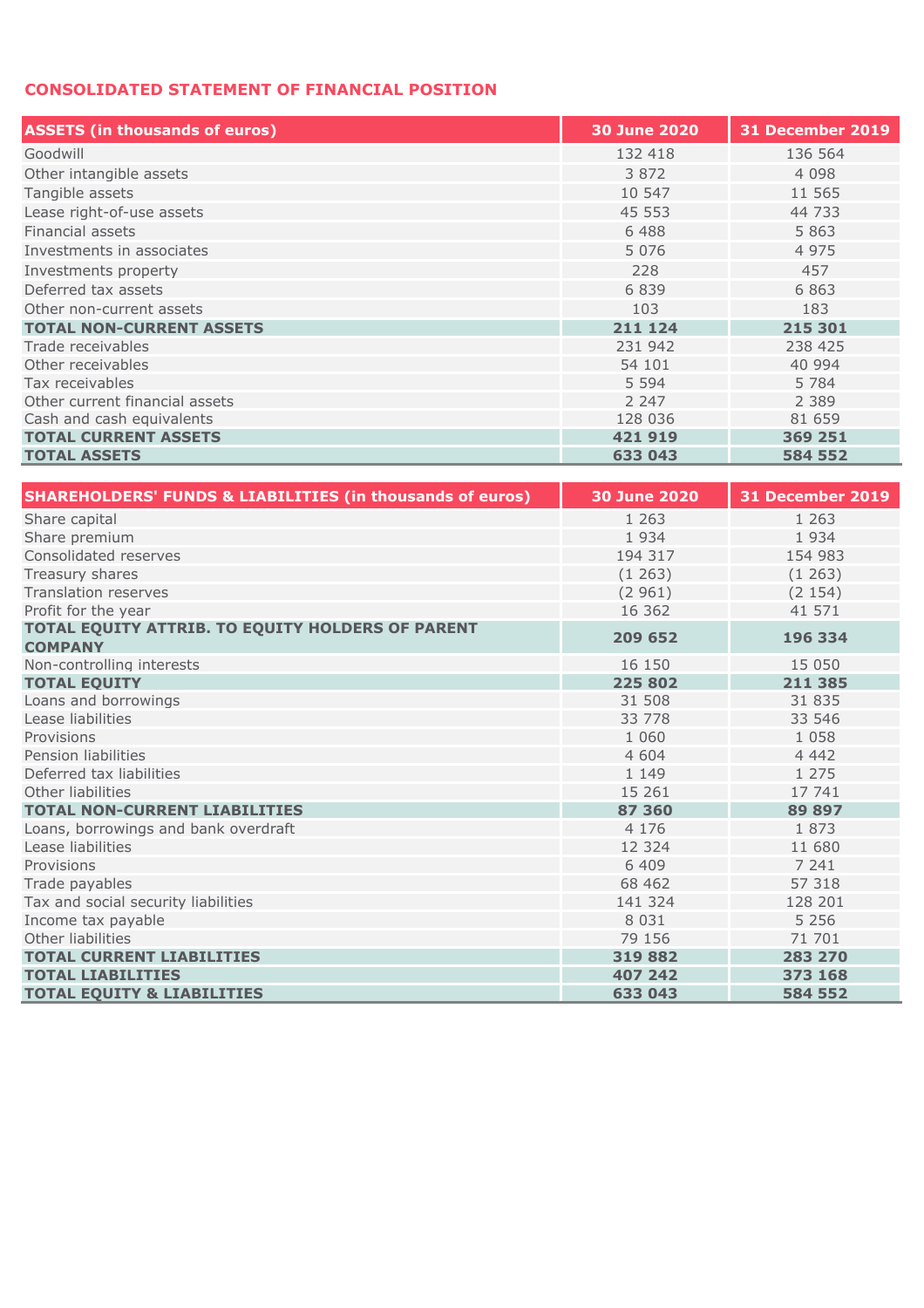#### **CONSOLIDATED INCOME STATEMENT**

| (in thousands of euros, except per share amounts)            | 30 June 2020   | 30 June 2019 | 31 December 2019 |  |  |  |
|--------------------------------------------------------------|----------------|--------------|------------------|--|--|--|
| <b>NET REVENUE</b>                                           | 387 236        | 373 302      | 761870           |  |  |  |
| Other income                                                 |                |              | $\Omega$         |  |  |  |
| <b>CURRENT OPERATING INCOME</b>                              | 387 236        | 373 302      | 761 870          |  |  |  |
| Purchase of merchandise                                      | (3787)         | (2361)       | (4963)           |  |  |  |
| Other purchase and external charges                          | (82 297)       | (83 193)     | (171648)         |  |  |  |
| Taxes                                                        | (2841)         | (2 232)      | (4419)           |  |  |  |
| Payroll expenses                                             | (250, 700)     | (243155)     | (483590)         |  |  |  |
| Fixed assets depreciation                                    | (9485)         | (8617)       | (17907)          |  |  |  |
| Increase in provision from current assets                    | (2277)         | (294)        | (377)            |  |  |  |
| Other expenses                                               | $\overline{0}$ | (2)          | (3)              |  |  |  |
| <b>CURRENT OPERATING EXPENSES</b>                            | (351 386)      | (339853)     | (682907)         |  |  |  |
| <b>OPERATING MARGIN</b>                                      | 35 849         | 33 448       | 78 963           |  |  |  |
| Cost of share-based payment                                  | (311)          | (334)        | (950)            |  |  |  |
| Amort. of customer relationships resulting from acquisitions | (575)          | (584)        | (1678)           |  |  |  |
| <b>CURRENT OPERATING PROFIT</b>                              | 34 963         | 32 530       | 76 335           |  |  |  |
| Other operating income                                       | 219            | 1 1 7 0      | 1799             |  |  |  |
| Other operating expenses                                     | (3735)         | (1824)       | (4744)           |  |  |  |
| <b>OPERATING PROFIT</b>                                      | 31 447         | 31876        | 73 391           |  |  |  |
| Financial income                                             | 193            | 208          | 447              |  |  |  |
| Financial expenses                                           | (2809)         | (2 286)      | (3820)           |  |  |  |
| <b>FINANCIAL RESULT</b>                                      | (2615)         | (2078)       | (3373)           |  |  |  |
| Share of profit of associates                                | 1 1 9 8        | 315          | 534              |  |  |  |
| <b>PROFIT BEFORE INCOME TAX</b>                              | 30 030         | 30 113       | 70 551           |  |  |  |
| Income tax expense                                           | (10926)        | (9969)       | (23006)          |  |  |  |
| <b>PROFIT FOR THE YEAR</b>                                   | 19 104         | 20 144       | 47 546           |  |  |  |
| Attributable to:                                             |                |              |                  |  |  |  |
| Equity holders of the parent company                         | 16 3 6 2       | 17 613       | 41 571           |  |  |  |
| Non-controlling interests                                    | 2 741          | 2 5 3 1      | 5974             |  |  |  |
| Basic earnings per share (euro)                              | 2,00           | 2,16         | 5,09             |  |  |  |
| Diluted earnings per share (euro)                            | 1,99           | 2,15         | 5,07             |  |  |  |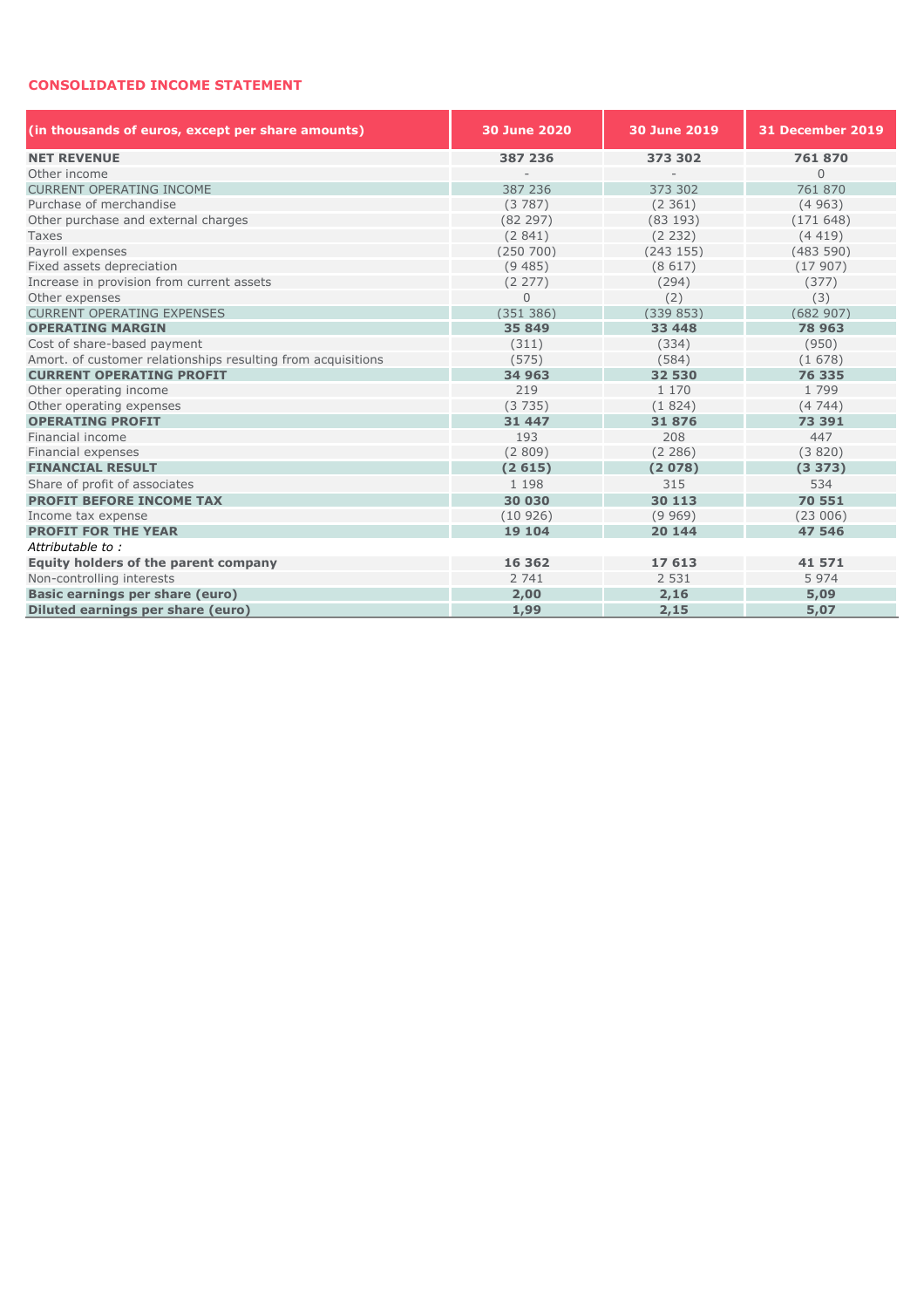#### **CONSOLIDATED STATEMENT OF COMPREHENSIVE INCOME**

| (in thousands of euros)                                              | 30 June 2020             | 30 June 2019             | 31 December 2019 |
|----------------------------------------------------------------------|--------------------------|--------------------------|------------------|
| <b>Profit for the year</b>                                           | 19 104                   | 20 144                   | 47 546           |
| Defined benefit plan actuarial gains (losses)                        | $\qquad \qquad -$        | $\overline{\phantom{a}}$ | (40)             |
| Deferred taxes on defined benefit plan actuarial gains (losses)      | $\qquad \qquad -$        | $-$                      |                  |
| Items that will never be reclassified to profit or loss              | $\overline{\phantom{a}}$ | $\,$                     | (33)             |
| Foreign currency translation differences                             | (828)                    | (166)                    | 247              |
| Items that are or may be reclassified subsequently to profit or loss | (828)                    | (166)                    | 247              |
| Other comprehensive income (loss) for the year, net of income tax    | (828)                    | (166)                    | 214              |
| <b>Comprehensive income for the period</b>                           | 18 275                   | 19 978                   | 47 760           |
| Attributable to:                                                     |                          |                          |                  |
| Equity holders of the parent company                                 | 15 541                   | 17 396                   | 41 691           |
| Non-controlling interests                                            | 2 7 3 4                  | 2 5 8 3                  | 6 0 7 0          |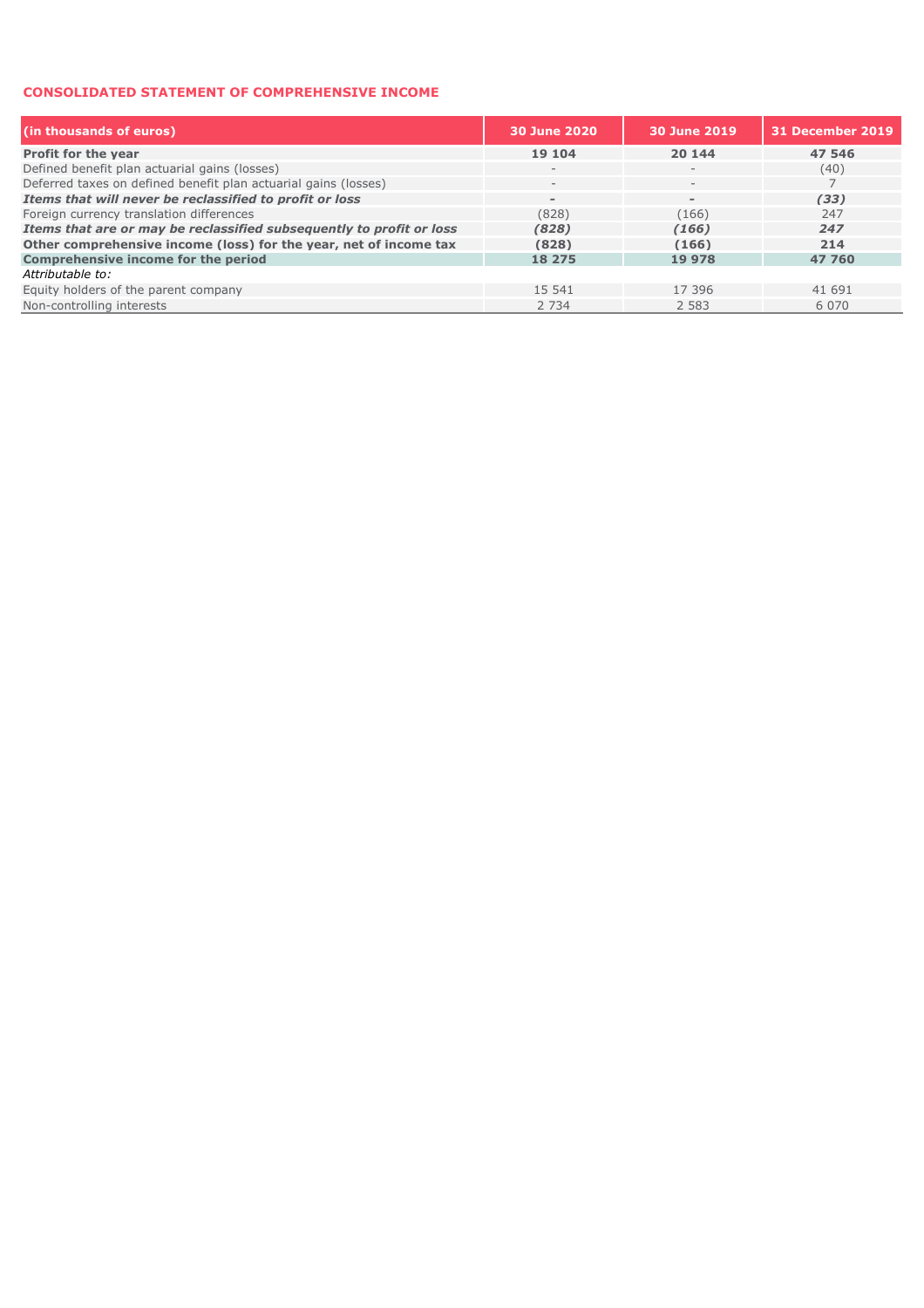#### **CONSOLIDATED STATEMENT OF CASH FLOWS**

| (in thousands of euros)                                               | <b>30 June 2020</b> | 30 June 2019 | 31 December 2019 |
|-----------------------------------------------------------------------|---------------------|--------------|------------------|
| <b>Profit for the year</b>                                            | 19 104              | 20 144       | 47 546           |
| Adjustments for:                                                      |                     |              |                  |
| Share of profit of associates                                         | (1198)              | (315)        | (534)            |
| Income tax expense                                                    | 10 926              | 9 9 6 9      | 23 006           |
| Amortisation and provision                                            | 11 005              | 8 8 9 8      | 20 668           |
| Other transactions without impact on cash and cash equivalents        | 375                 | (695)        | (266)            |
| Income from asset disposals                                           | 234                 | (190)        | (374)            |
| Net interests income                                                  | 1 481               | 1 7 5 0      | 3 4 1 5          |
| Change in net working capital                                         | 20 839              | (36 412)     | (2537)           |
| Income tax paid                                                       | (6828)              | (7910)       | (18607)          |
| Net cash from operating activities                                    | 55 937              | (4762)       | 72 318           |
| Purchase of fixed assets                                              | (1731)              | (3634)       | (6760)           |
| Purchase of financial assets                                          | (1545)              | (1404)       | (1740)           |
| Proceeds from sale of fixed assets                                    | 8                   | 7            | 150              |
| Dividends received                                                    | 1 0 5 0             | 506          | 506              |
| Proceeds from sale of financial assets                                | 1 1 3 2             | 1 1 2 2      | 3 6 6 5          |
| Proceeds from sale of subsidiaries, net of cash disposed of           | (88)                | (9)          | 397              |
| Acquisition of subsidiaries, net of cash acquired                     | (548)               | (15317)      | (19950)          |
| Net cash from investing activities                                    | (1720)              | (18729)      | (23731)          |
| Proceeds from issue of share capital                                  |                     | $\Omega$     | (0)              |
| Repayments of borrowings                                              | (648)               | (1201)       | (1870)           |
| Proceeds from borrowings                                              | 11                  | 10 138       | 806              |
| Payment of lease liabilities                                          | (7162)              | (6020)       | (12708)          |
| Change in factored receivables (net of security deposit)              | 2 6 8 5             | (1750)       | (5675)           |
| Interests paid                                                        | (759)               | (765)        | (2817)           |
| Acquisition of non-controlling interests                              | (2 271)             | (7888)       | (8776)           |
| Reduction in ownership interests while retaining control              | 31                  | 510          | 733              |
| Dividends paid                                                        | (875)               | (1913)       | (11704)          |
| Transactions on own shares                                            |                     |              | 54               |
| Net cash from financing activities                                    | (8987)              | (8888)       | (41957)          |
| Net change in cash and cash equivalents                               | 45 2 2 9            | (32379)      | 6 6 2 9          |
| Net cash and cash equivalents at 1 January                            | 81 592              | 74 643       | 74 643           |
| Effect of non current assets held for sale                            |                     |              |                  |
| Effect of exchange rate fluctuation on cash held                      | (957)               | 190          | 320              |
| Net cash and cash equivalents at year end                             | 125 865             | 42 453       | 81 592           |
| Reconciliation with cash and cash equivalents in the balance sheet    |                     |              |                  |
| Cash and cash equivalents in the balance sheet                        | 128 036             | 43 374       | 81 659           |
| <b>Bank overdrafts</b>                                                | (2 172)             | (921)        | (67)             |
| Cash and cash equivalents in the consolidated statement of cash flows | 125 864             | 42 453       | 81 592           |